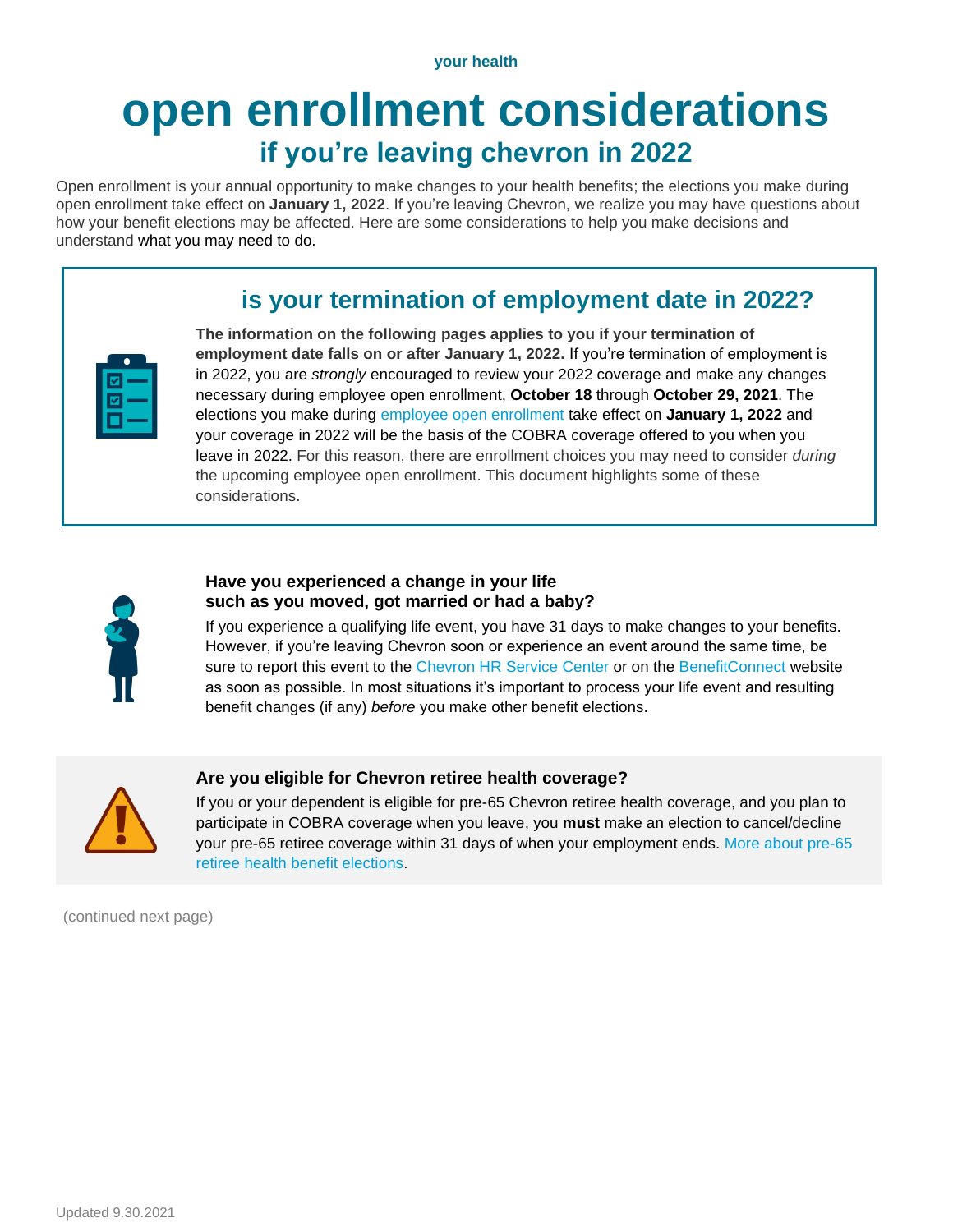## **If you plan to participate in Chevron COBRA coverage when you leave in 2022 …**

If you plan to participate in Chevron COBRA coverage in 2022, be sure you've reviewed the [basics of COBRA](https://hr2.chevron.com/healthplans/COBRA) prior to open enrollment. There may be choices you need to make during open enrollment to ensure you get the COBRA coverage you need in 2022. For example:

- ✓ **COBRA coverage is only available for these plans:** medical, dental, mental health and substance use disorder, vision plus, health care flexible spending account (HCSA), Health Decision Support and Healthy You.
- ✓ **You can only elect COBRA coverage for the plans in which you're enrolled at the time of your termination of employment.** Why is this important?
	- If you're *not* enrolled in Chevron plan(s) at the time of your termination, you cannot elect COBRA coverage for benefits like medical and dental. This means that, for example, if you are not participating in Chevron medical in 2021, but you want to elect Chevron COBRA medical coverage in 2022, you *must* make an election to participate in a Chevron medical plan during open enrollment, October 18 through October 31, 2021.
	- You can only elect COBRA coverage under your current plan or decline coverage, but you cannot change plans. For example, if you've chosen to participate in a Chevron Medical HMO in 2022, you cannot switch to another plan, such as the Medical PPO or the Chevron High Deductible Health Plan, when you enroll in COBRA coverage. You must wait until the COBRA open enrollment period for 2022 benefits to switch your medical plan. This means that you should carefully evaluate your coverage choices during open enrollment, October 18 through October 29, 2021, to ensure the plan meets your needs *after* you've left Chevron.
	- If you qualify for reduced medical premiums in 2022 (Wellness Credit), keep in mind the Wellness Credit ends when your employment is terminated. Be sure to consider the monthly premium cost *without* the Wellness Credit in your decision.

✓ **You can enroll your dependents that are currently enrolled in active employee coverage at the time of your termination of employment.** In addition, your dependents can only elect continuation coverage for the plans in which they are enrolled at the time of your termination of employment. So, if your dependents are not enrolled in Chevron plan(s), you cannot elect COBRA coverage for those dependents.

• This means that, for example, if your spouse is *not* participating in Chevron medical in 2021, but you want to elect Chevron COBRA medical coverage in 2022 for your spouse, you *must*  make an election to add your spouse to Chevron medical coverage during employee open enrollment, October 18 through October 31, 2021. You must also complete the dependent [verification process](https://hr2.chevron.com/healthplans/DependentVerification) by the 60-day deadline for your spouse's coverage to take effect.

There may be choices you need to make during open enrollment to ensure you get the COBRA coverage you need in 2022. For example:

Be sure to understand what happens to your [Dependent Day Care Spending Account Plan \(DCSA\)](https://hr2.chevron.com/Images/N33_GTN_OtherBenefits_FINAL_WEBHWNotElig_tcm36-10349.pdf) when you leave Chevron. This information may affect your decision to enroll and/or how much you choose to contribute.

If you enroll in the HDHP or HDHP Basic and open the [BenefitWallet Health Savings Account \(HSA\),](https://hr2.chevron.com/healthplans/health-accounts/health-savings-account) you must be an active employee on January 1, 2022 to receive the company contribution to your account. Note that while you're eligible to receive the company contribution, funding of accounts doesn't typically occur until the second or third payroll cycle of the year. **If you're opening the BenefitWallet HSA for the first time, be sure to complete your account opening as soon as requested from BenefitWallet to ensure your account is ready when the 2022 company contributions are deposited into accounts.**



**If you're eligible for Chevron retiree health benefits, remember, you (and your eligible dependents) can participate in** *either* **all COBRA coverage** *or* **all retiree health coverage, but** *not both* **at the same time.** For example, you cannot choose COBRA HCSA and retiree medical.